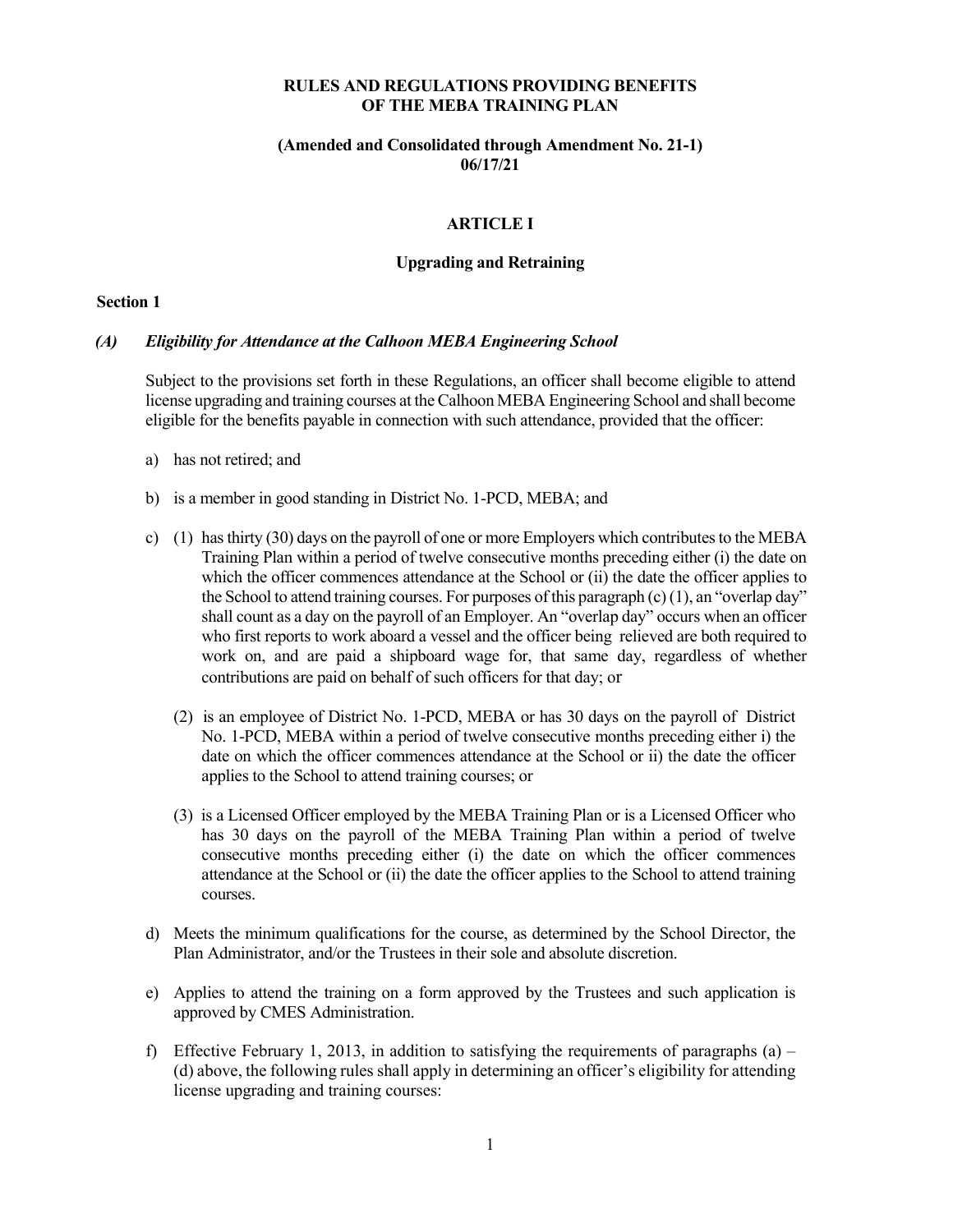- (1) each officer shall be assigned to the Employer for which the officer worked the highest number of days in the six calendar months preceding the month in which the officer submits an application to attend training courses at the School;
- (2) each Employer will be allocated a total number of weeks per six consecutive calendar month period beginning each January 1 and July 1 for which the officers assigned to the Employer will be approved to attend training courses at the School;
- (3) the number of weeks allocated to each Employer for each such six consecutive calendar month period shall be determined by the Trustees based upon 80% of the Employer's projected contributions to the Training Plan for the six consecutive calendar month period divided by the projected average cost of a week of training (including travel);
- (4) once the number of weeks allocated to an Employer for any six consecutive calendar month period has been exhausted, officers assigned to such Employer will not be eligible for training courses for the remainder of that six consecutive calendar month period, unless:
	- (i) an Employer elects to make additional contributions to the Training Plan to cover the cost of such training, or the officer elects to pay the cost of such training; or
	- (ii) if the training course to which the officer wants to apply is unrelated to work for the Employer to which the officer is assigned, but will qualify the officer to work for another Employer, the officer shall be permitted to attend the training course provided the officer agrees in writing (on a form approved by the Trustees) to pay the costs of the training course if the officer does not go to work for such another Employer within (a) 12 months of completing a course requiring an annual certification; or (b) 24 months for all other courses (and fails to complete at least 60 days of Covered Employment in the 12 month period following being hired by such Employer). The agreement will provide that repayment is not required if the Trustees determine that the officer diligently sought work with such another Employer and is not hired for (or did not complete at least 60 days of Covered Employment in) such position through no fault of the officer.
- (5) Approval of applications for courses will require that the course be related to the officer's job or to a job in which the officer will seek work.

# *(B) Eligibility for Reimbursement of Tuition Fees for Attendance at Approved Commercial Upgrading Schools*

Subject to the provisions set forth in these Regulations, an officer shall become eligible for reimbursement of tuition fees for upgrading his license or for additional training at a commercial upgrading school, provided the officer:

- a) has not retired; and
- b) is a member in good standing in District No. 1-PCD, MEBA; and
- c) (1) has 30 days on the payroll of one or more Employers who contributed to the MEBA Training Plan within a period of twelve consecutive months preceding either the date on which the officer commences the upgrading or training course; or

(2) is an employee of District No. 1-PCD, MEBA or has 30 days on the payroll of District No. 1-PCD, MEBA within a period of twelve consecutive months preceding either (i) the date on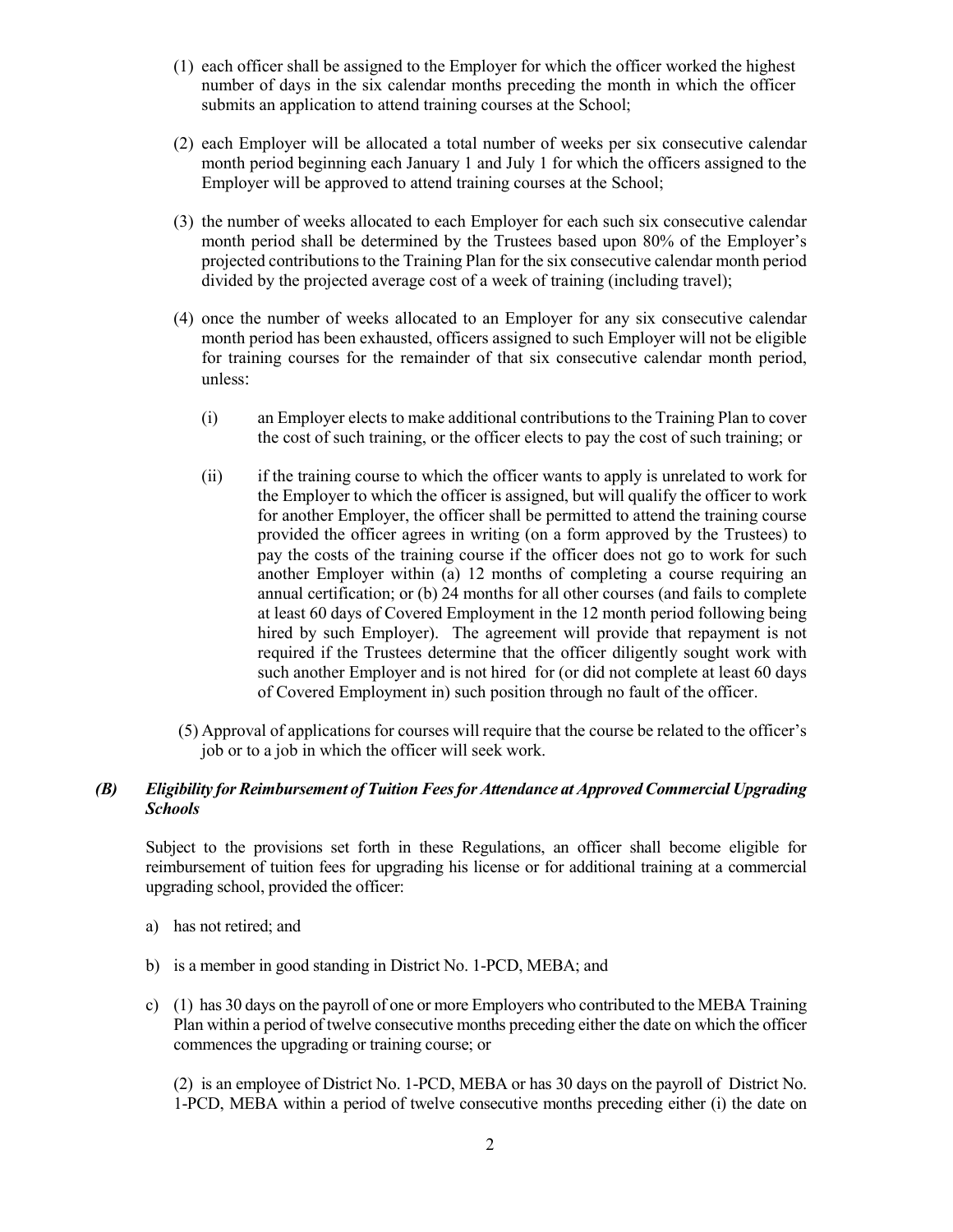which the officer commences attendance at the School or (ii) the date the officer applies to the School to attend training courses; or

(3) is a Licensed Officer employed by the MEBA Training Plan or is a Licensed Officer who has 30 days on the payroll of the MEBA Training Plan within a period of twelve consecutive months preceding either i) the date on which the officer commences attendance at the School or ii) the date the officer applies to the School to attend training courses.

d) An officer who otherwise satisfies the eligibility requirements of Section 1(A) may become eligible for reimbursement of up to \$1,200 per year for tuition costs at approved schools for courses which the Director determines are STCW related.

# *(C) Eligibility for Attendance at the MEBA Calhoon Engineering School by Certain Disabled Members*

For purposes of subsection (A), days for which an officer receives payment of Disability benefits under Article V of the MEBA Medical and Benefits Plan will be deemed days on the payroll of a contributing Employer. However, an officer who would not be eligible under subsection (A) but for days credited under this subsection (C) is not entitled to any of the benefits described in Section 9(a) (Pension credit or Medical eligibility) or Section 9 (b) (transportation reimbursement) on account of attending the School.

# *(D) Government Vessel Training Rules For Eligible Members*

Members of District No. 1, MEBA who are eligible under Section 1(A) for attendance at the School shall be entitled to attend the School's two-week Government Vessel Operation course (GVO course) and, during a national emergency, any other course required by the United States Government (National Emergency courses). Attendance at the GVO course and National Emergency courses shall be in accordance with rules and procedures established by the Trustees in their sole discretion. Eligible members who take the National Emergency courses will receive the pension credit and medical eligibility described in Section 9(a). Transportation Reimbursement will be provided in accordance with Article 1, Section 9(b).

# *(E) Special Training Eligibility for Non-Eligible Members and Applicants Pertaining to Government Vessel Service:*

Members and applicants for membership, of District No. 1-PCD, MEBA who do not meet the eligibility requirements of Section 1(A), shall be entitled to attend courses to fulfill training requirements for a specific anticipated billet under a participating Employer's U.S. Government contract.

When such courses are not provided by, or suitably scheduled at CMES, the tuition for such courses shall be reimbursed in accordance with Section 6; provided the reimbursement request is accompanied by a completed *Request for Alternate Location Training Form*.

Attendance in such courses shall be in accordance with rules and procedures established by the Trustees in their sole discretion. The Plan will make all appropriate travel arrangements, as it determines in its sole discretion, for and on behalf of non-eligible members and applicants who take such courses. Such non-eligible members and applicants will not receive the pension credit or medical eligibility credit described in Section 9(a), or the transportation reimbursement described in Section 9(b).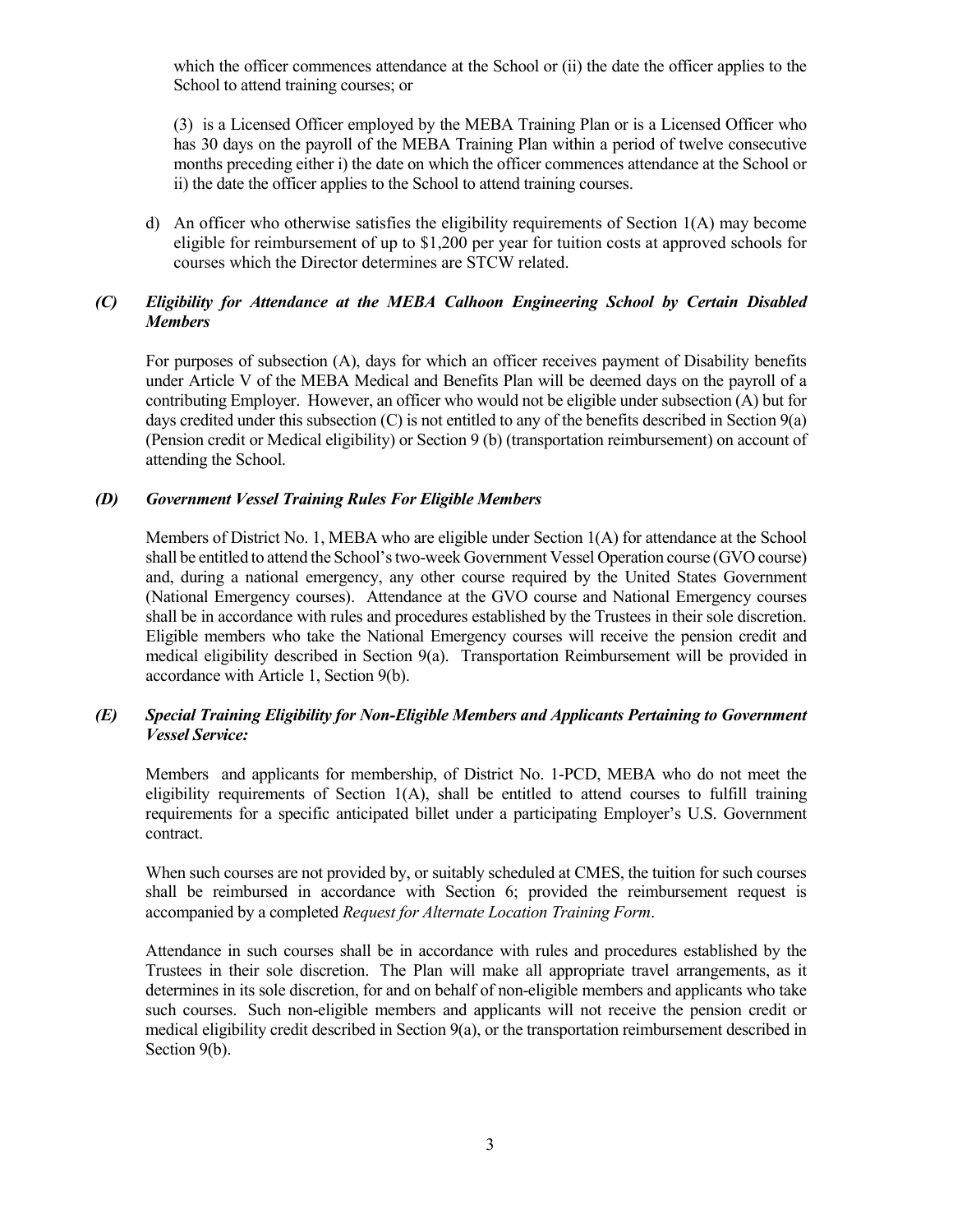# *(F) Special Training Eligibility for Non-Eligible Members and Applicants pertaining to Occupational Credentials:*

Members and applicants for membership of District No. 1-PCD MEBA, who do not meet the eligibility requirements of Section 1(A), shall be entitled to attend courses to fulfill training requirements needed for regulatory requirements for acquisition or retention of professional credentials as prescribed by the USCG for a specific anticipated billet or type of shipboard service.

Attendance in such courses shall be in accordance with rules and procedures established by the Trustees in their sole discretion. The Plan will make all appropriate travel arrangements, as it determines in its sole discretion, for and on behalf of non-eligible members and applicants who take such courses. Such non-eligible members and applicants will not receive the pension credit or medical eligibility credit described in Section 9(a), or the transportation reimbursement described in Section 9(b).

#### *(G) Attendance at the MEBA Calhoon Engineering School by Retirees*

Retirees will be allowed to attend the School subject to availability of classroom space and provided no active eligible participant is denied attendance as a result. Any such Retiree will not receive the pension credit or medical eligibility credit described in Section 9(a), or the travel reimbursement described in Section 9(b).

### **Section 2** *Approved Commercial Schools*

In order to be reimbursed for tuition fees, an officer shall attend a school which has been heretofore approved or which may be hereafter approved from time to time by the Trustees of the Plan or the Director of the Calhoon MEBA Engineering School as being consistent with the purposes of the Plan.

# **Section 3** *Application Requests for Training and Tuition Reimbursement Outside the Calhoon MEBA Engineering School (CMES)*

Application for reimbursement of tuition fees associated with approved training other than that offered or scheduled at CMES shall be made on a form or forms approved by the Trustees of this Plan.

## **Section 4** *Receipted Bill*

A paid receipted bill from the approved school for tuition fees shall be submitted with the application for reimbursement.

## **Section 5** *Approval to Attend Training at a Location Other Than the Calhoon MEBA Engineering School (CMES)*

Requests by members to attend training covered by Section 2 shall be made to the CMES Director by written application, which shall be in accordance with Section 3. Validation of eligibility as per Section 1 shall be made by the CMES Administration. The CMES Director is authorized to approve or deny the request.

#### **Section 6** *Reimbursement*

The member shall be reimbursed for tuition expenses and/or related registration fees for training when: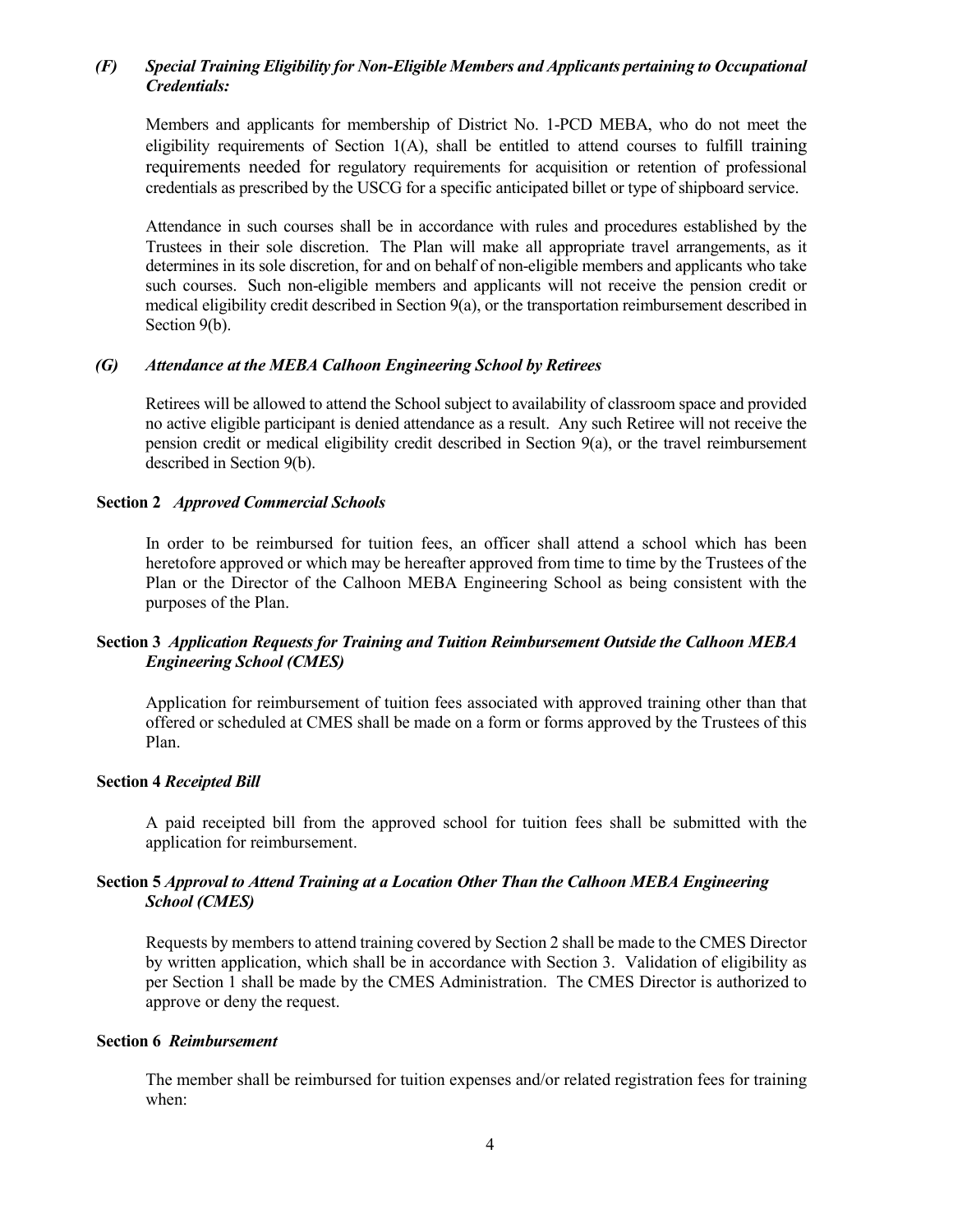- advanced application to attend the training is made to CMES and eligibility is validated by CMES:
- the training is approved by the CMES Director in writing;
- evidence of successful completion of the training is provided; and
- evidence of tuition and/or registration fee payment is provided.

A member may receive reimbursement of tuition fees for upgrading of his/her USCG license; however, he/she may be reimbursed once only for the same licensure level and/or type.

Members of and applicants for membership in District No. 1-PCD MEBA, who do not meet the eligibility requirements of Section 1(A), shall be reimbursed the tuition for courses under Sections 1 (E) and 1 (F), when such courses are not provided by, or suitably scheduled at CMES, according to the rules set forth in Sections 1 (E) and (F) and this Section 6.

## **Section 7** *Maximum Reimbursement Fees*

The maximum reimbursement amount for approved training completed by any eligible member is established by the CMES Administration and as approved by the Trustees.

# **Section 8** *Reimbursement for Transportation to the National Sealift Training Program at the United States Merchant Marine Academy, Kings Point, New York*

In the case of attendance by an officer at the National Sealift Training Program offered by the Maritime Administration at the United States Merchant Marine Academy at Kings Point, New York, Transportation Reimbursement will be provided in accordance with Article 1, Section 9(b).

## **Section 9** *Attendance at the Calhoon MEBA Engineering School ("School")*

An officer who fulfills the requirements set forth in Section 1 shall be entitled to the following benefits in connection with his attendance at the School on and after October 1, 2008:

- a) In accordance with the MEBA Pension Trust Regulations and the Rules and Regulations establishing the MEBA Medical and Benefits Plan, an officer shall receive one day of Pension credit and one day of credit towards medical eligibility under the respective Plans for each calendar day that the officer is attending the School and for which the officer is not otherwise entitled to such credit by virtue of being in covered employment.
- b) Travel Reimbursement
	- (1) *Travel Agency*: The Plan will arrange with an appropriate contracted travel organization for the provision of travel services to Participants attending the Calhoon MEBA Engineering School. Use of the contracted travel organization ("Travel Agency") will be mandatory to receive reimbursement of all air travel expenses. A Participant must book a return flight that is within 90 days of the date of the original flight to be eligible for reimbursement. Notwithstanding the preceding sentence, the Administrator may approve reimbursement of travel expenses that a Participant incurs for which the Travel Agency is not used, provided the Administrator determines that i) extenuating circumstances exist that warrant an exception to the requirement that the Travel Agency be used, and ii) such approval will result in a cost savings to the Plan.
	- (2) *Travel Policy*: Reimbursement for round-trip transportation from the participant's home of record will be made in accordance with the travel reimbursement policy adopted by the Trustees. The travel policy may, from time to time, be amended by the Trustees.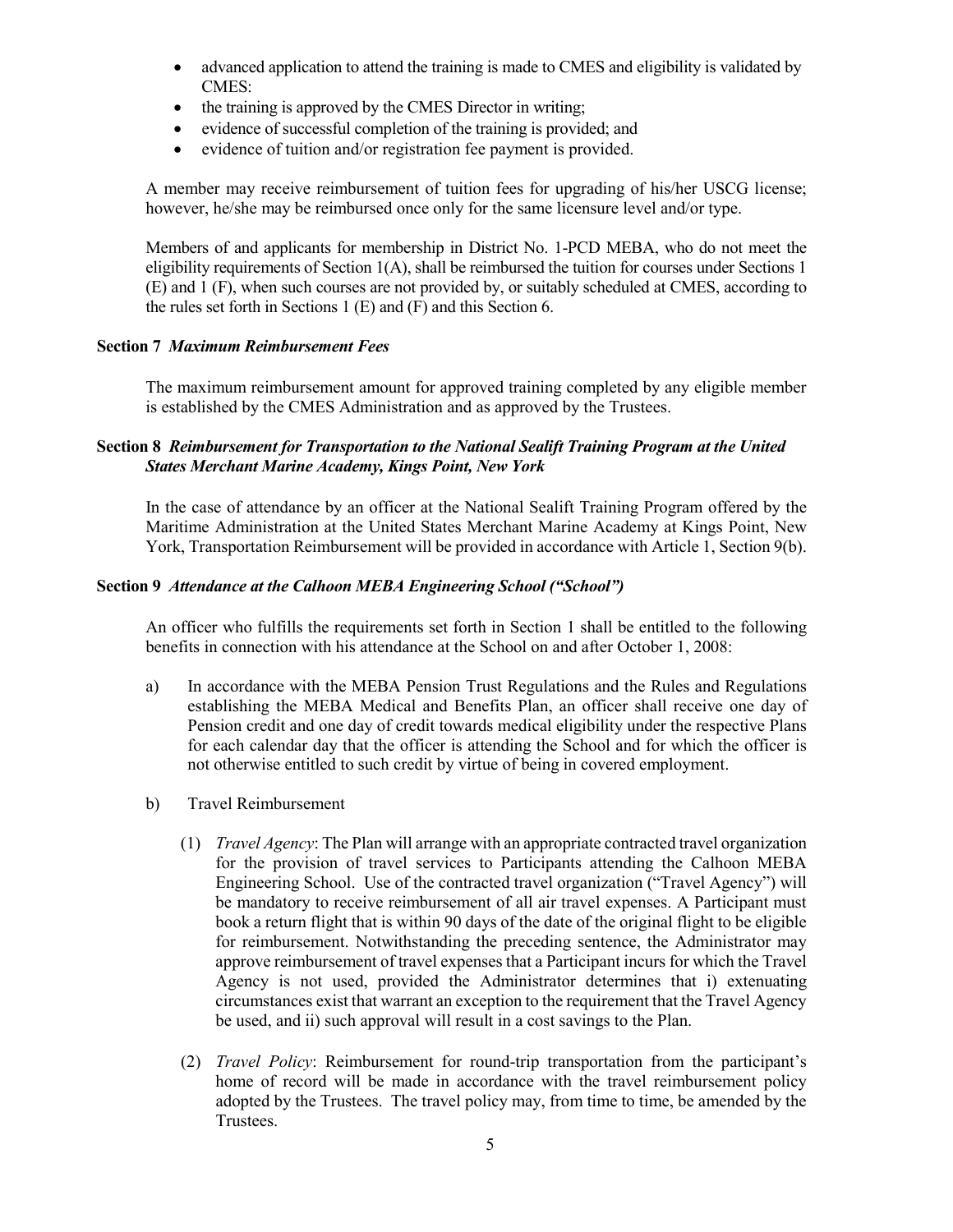- (3) *Home of Record*: The Participant's Home of Record will be the Participant's primary residence. If a Participant's primary residence is outside of the United States (for this purpose "United States" means the 50 states, the District of Columbia and Puerto Rico), the Home of Record for the purpose of paying the travel reimbursement will be deemed to be the airport that is closest to the Participant's Home of Record and that is included on the list, designated by the Trustees, of major Continental United States.
- (4) *Frequency of Reimbursement*: Reimbursement of round-trip transportation will be afforded to a participant to attend any class of at least one week duration. No more than two round-trip reimbursements will be made during any calendar year. There must be at least a one week break between classes to be eligible to receive a second roundtrip transportation reimbursement. Travel paid or reimbursed by a MEBA Training Plan contributing employer for travel to the School or by the MEBA Medical and Benefits Plan for transportation to the Baltimore MEBA Diagnostic Center immediately before or after an attended class will not be eligible for reimbursement by the MEBA Training Plan.
- (5) *Travel by Train or Bus*: Reimbursement for travel by train or bus shall be based on the actual fare incurred; however reimbursement will not exceed the maximum amount payable had the participant traveled by air and used the Plan's travel organization.
- (6) *Travel by Automobile*: Reimbursement for travel by automobile shall be based upon mileage, payable at a per mile rate not to exceed the IRS mileage allowance then in effect, and will not exceed the maximum amount payable had the participant traveled by air and used the Plan's travel organization. The maximum reimbursable mileage shall be computed on the basis of official automobile club maps. For automobile travel in excess of 400 miles one way, gasoline and/or hotel receipts must be presented to establish actual travel.
- (7) *Payment*: Travel reimbursement will be paid upon course completion.
- (8) *ROS Employment*: In the case of a participant employed as a permanent ROS employee traveling from a ROS vessel, reimbursement from the vessel will be paid in lieu of the participant's home of record.
- (9) *Required Documentation*: For all travel subject to reimbursement, copies of actual travel documentation, including but not limited to, tickets, boarding passes and receipts must be presented. The Training Plan's Travel Agency's reports may be accepted for reimbursement in lieu of actual tickets, boarding passes and receipts.

## **Section 10** *Attendance at the Maritime Institute of Technology & Graduate Studies*

A Licensed Officer who is a mate and fulfills the requirements set forth in Section 1 shall receive one day of Pension Credit and one day of credit towards Medical Plan eligibility for each calendar day that the Licensed Officer is attending MITAGS on and after January 1, 2021, in accordance with the MEBA Pension Trust Regulations and the Rules and Regulations establishing the MEBA Medical and Benefits Plan to the extent the Licensed Officer is not otherwise entitled to such credit by virtue of being in covered employment

### **Section 11** *Reimbursement of Costs to Attend Certain Government Training*

(a) If a member eligible under Section 1(A) attends a government required training program, which has been approved in advance by the Trustees, and pays out-of-pocket for such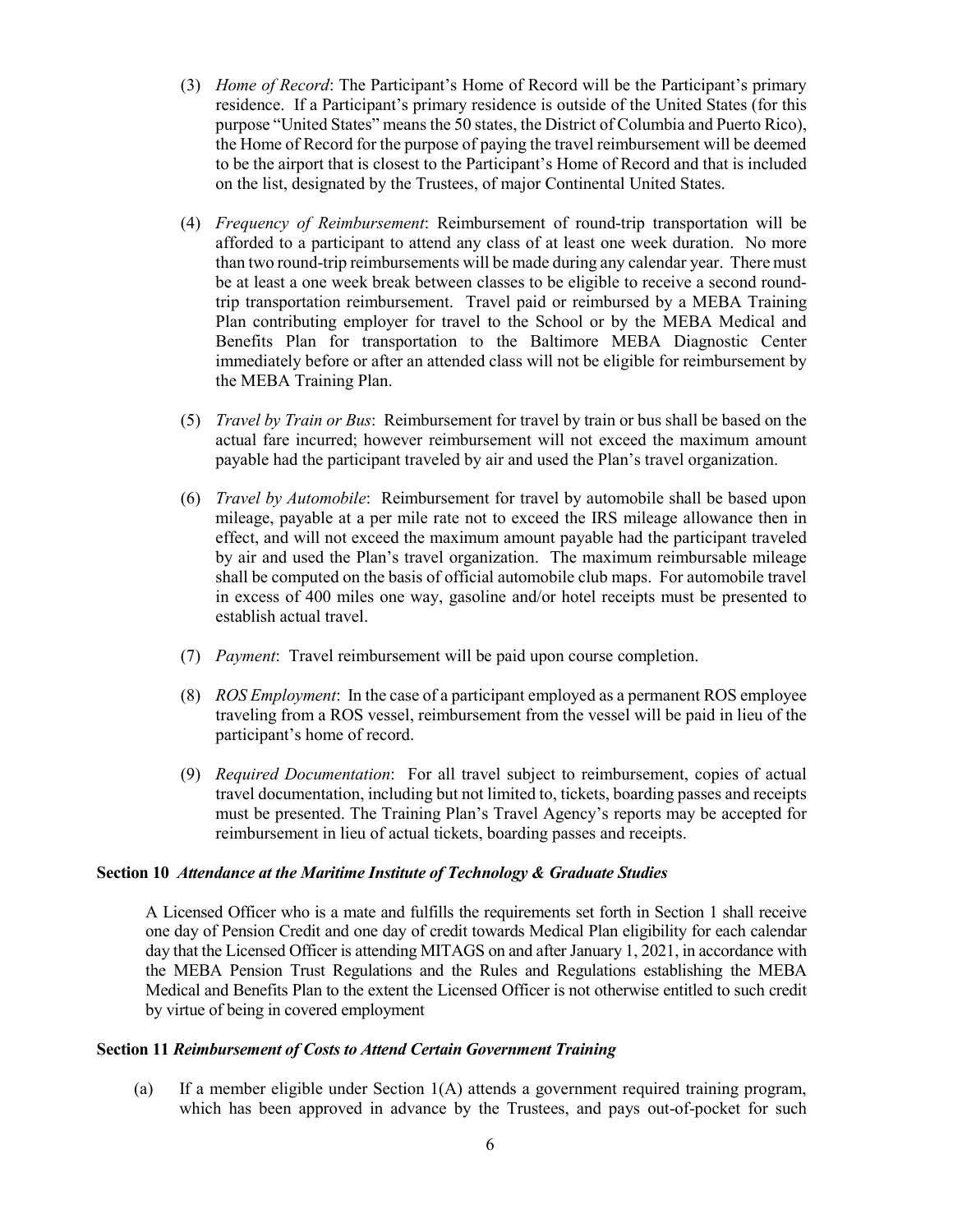training, the member will be reimbursed for tuition fees, room and board and transportation expenses to attend such training in accordance with this Section, provided that: (i) his/her application to attend such training included evidence of written sponsorship of a participating Company; or (ii) the School receives from the government or from a participating Company an amount which equals the reimbursement it will pay to the officer under this Section.

- (b) Frequency of reimbursement is based on contractual training requirements defined by the government for the billet held by or which will be held by the member.
- (c) Expenses authorized for reimbursement are actual, reasonable room and board and transportation expenses incurred in connection with the training. The member shall submit to the CMES Administration paid receipts and proof (certification of completion) that the training was successfully completed. Application for reimbursement under this Section shall be made on applicable forms in accordance with Section 3. Transportation Reimbursement will be provided in accordance with Section 9(b) unless circumstances covered by Section 10 (a) (ii) take precedence.

### **Section 12** *Appeal Procedure*

If a person files a claim for benefits and payment of the benefits is wholly or partially denied, the Administrator shall, within ninety (90) days of the date the claim for benefit was filed, provide notice in writing to such claimant setting forth the specific reason or reasons for denying payment of the benefit, which reasons shall be stated in as clear a manner as possible and in a fashion calculated to be understood by the claimant. If special circumstances require additional time for processing the claim, written notice of this extension of time shall be sent to the claimant within the ninety (90) day period. Such extension shall not exceed one hundred and eighty (180) days from the date the claim was filed.

Any notice sent by the Administrator denying, in whole or part, any claim, shall also make reference to the specific and pertinent provisions of the Regulations upon which the denial is based, and, if appropriate, shall also describe any additional material or information necessary for the claim to be honored along with an explanation of why such material or information is necessary. Such notice shall also include a statement that the claimant has right within sixty (60) days of written notification of the denial of the claim, in whole or in part, to request in writing a review by the Board of Trustees of the decision denying the claim.

A claimant whose application for benefits is denied in whole or in part shall have the right to file a request for review of the denied claim within sixty (60) days of the date of the mailing of the written notification of the denial of the claim. The claimant or his duly authorized representative shall have the right to review pertinent documents concerning the claim and to submit issues and comments in connection with the appeal in writing.

All such appeals or requests for review of the decision denying, in whole or in part, any claim, shall be referred by the Administrator to the Chairman and Secretary of the Trustees. If the request for review is made within sixty (60) days prior to a scheduled meeting of the Trustees, the claim shall be referred to the sub-committee of the Trustees for determination. If the request for review or appeal is filed more than sixty (60) days prior to a scheduled meeting of the Trustees, the appeal or request for review may be referred by the Chairman and Secretary to one or more Trustees who shall be delegated to hear and determine the appeal.

A decision on a request for review or appeal shall be made within sixty (60) days after the Administrator's receipt of request for review, unless special circumstances require an extension of time for the processing of the claim for review. In such event, a decision shall be rendered as soon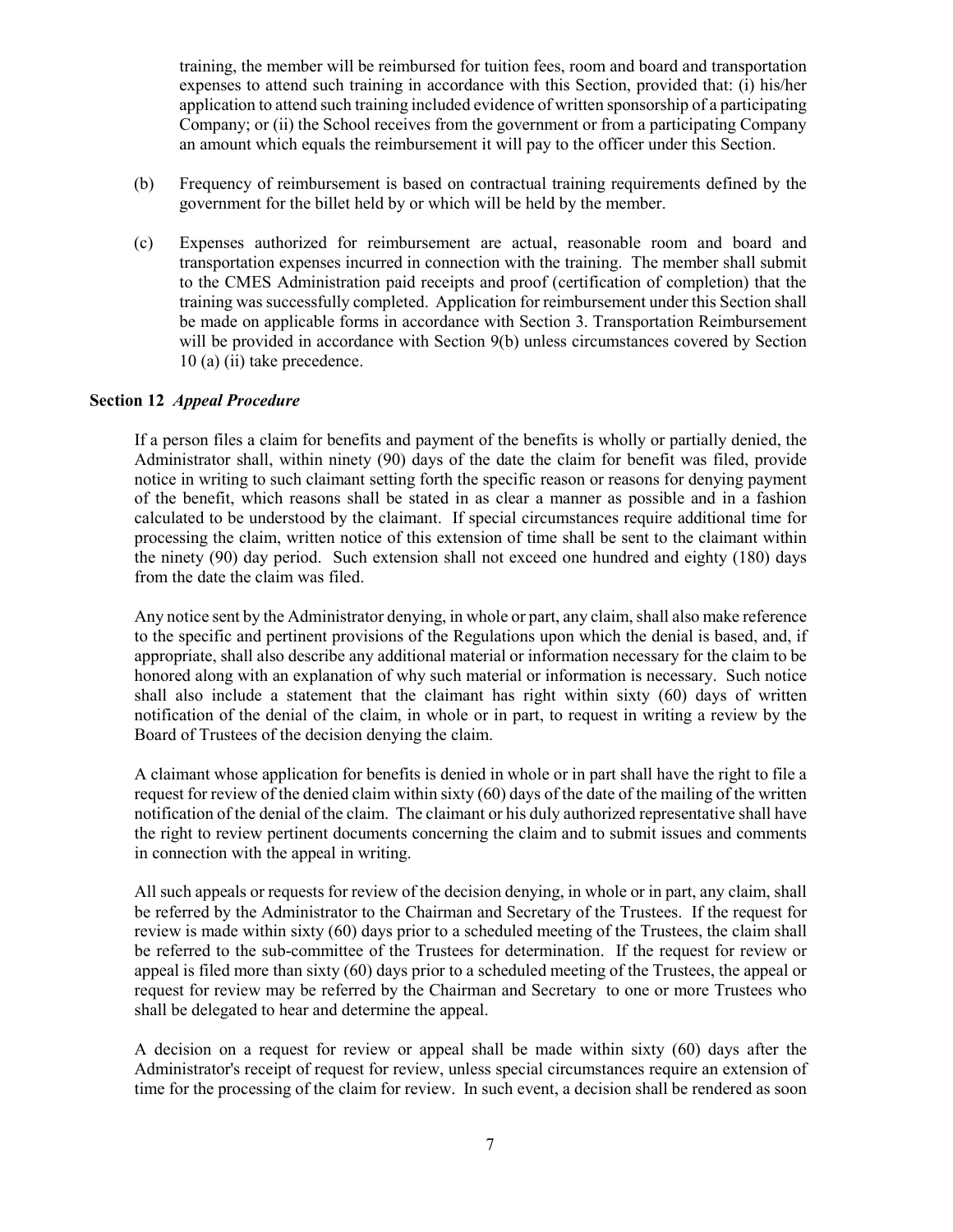as possible, but not later than one hundred twenty (120) days after receipt of the request for review shall be furnished to the claimant prior to the extension.

The decision of the Trustees , the sub-committee, or the one or more Trustees to whom is delegated the authority to reach a decision on an appeal or request for review shall be in writing and shall be final and binding on all parties. The decision shall include specific reasons for the denial or grant of the claim and specific references to the provisions of the Regulations upon which the decision is based.

Any claimant or person filing an appeal or request for review shall have the right to appear in person and/or by his counsel before the sub-committee of the Trustees or Trustees who have been delegated authority to reach a decision or determination on the appeal. The Trustees hearing the appeal will consider the evidence presented and will listen to argument for a reasonable period time on behalf of the appeal.

## **Section 13** *Great Lakes Pilotage Stipend*

An Eligible Employee who meets the requirements of Section 1 (A) and acts in the capacity of an observer on a vessel in the United States Great Lakes in order to obtain Great Lakes Pilotage shall be eligible to receive a \$50.00 per day stipend. The stipend is not payable for time spent in transit, nor are transit costs payable, to and from the home of record of the officer and the Great Lakes vessel. An Eligible Employee who receives the stipend under this section 12 is not eligible for any benefits under Article I, Section 9 of the Plan.

# **Section 14** *Provision of Room and Meals for Attendance at MITAGS*

The Plan shall reimburse room and board, but not transportation, for those deck officers who are engaged in an approved course of studies at the Maritime Institute of Technology & Graduate Studies ("MITAGS"), for which the officer is entitled to reimbursement of tuition from the Plan.

#### **Section 15** *Overpayments*

In the event an officer is reimbursed for tuition expenses and/or related registration fees ("Benefits") in excess of the amount to which he was entitled pursuant to the appropriate rules, Regulations and interpretations of the Plan, whether on the basis of the Plan's error or the error or false statements of the officer or a third party, the officer is required to reimburse the Plan in full and the Plan shall be entitled to recover any such Benefits. Future benefit payments, if any, shall be made on the correct and appropriate basis.

The Plan has a constructive trust, lien, and/or equitable lien by agreement in favor of the Plan on any overpaid Benefits received by the officer or a representative of the officer (including an attorney) that is due to the Plan under this Section, and any such amount is deemed to be held in trust by the officer for the benefit of the Plan until paid to the Plan. By accepting Benefits from the Plan, the officer consents and agrees that a constructive trust, lien, and/or equitable lien by agreement in favor of the Plan exists with regard to any overpayment, and in accordance with that constructive trust, lien, and/or equitable lien by agreement, the officer agrees to cooperate with the Plan in reimbursing it for all of its costs and expenses related to the collection of those Benefits.

Any refusal by the officer to reimburse the Plan for an overpaid amount will be considered a breach of the officer's agreement with the Plan that the Plan will provide the Benefits available under the Plan and the officer will comply with the rules of the Plan. By accepting Benefits from the Plan, the officer affirmatively waives any defense the officer may have in any action by the Plan or Trustees to recover overpaid amounts or amounts due under any other rule of the Plan, including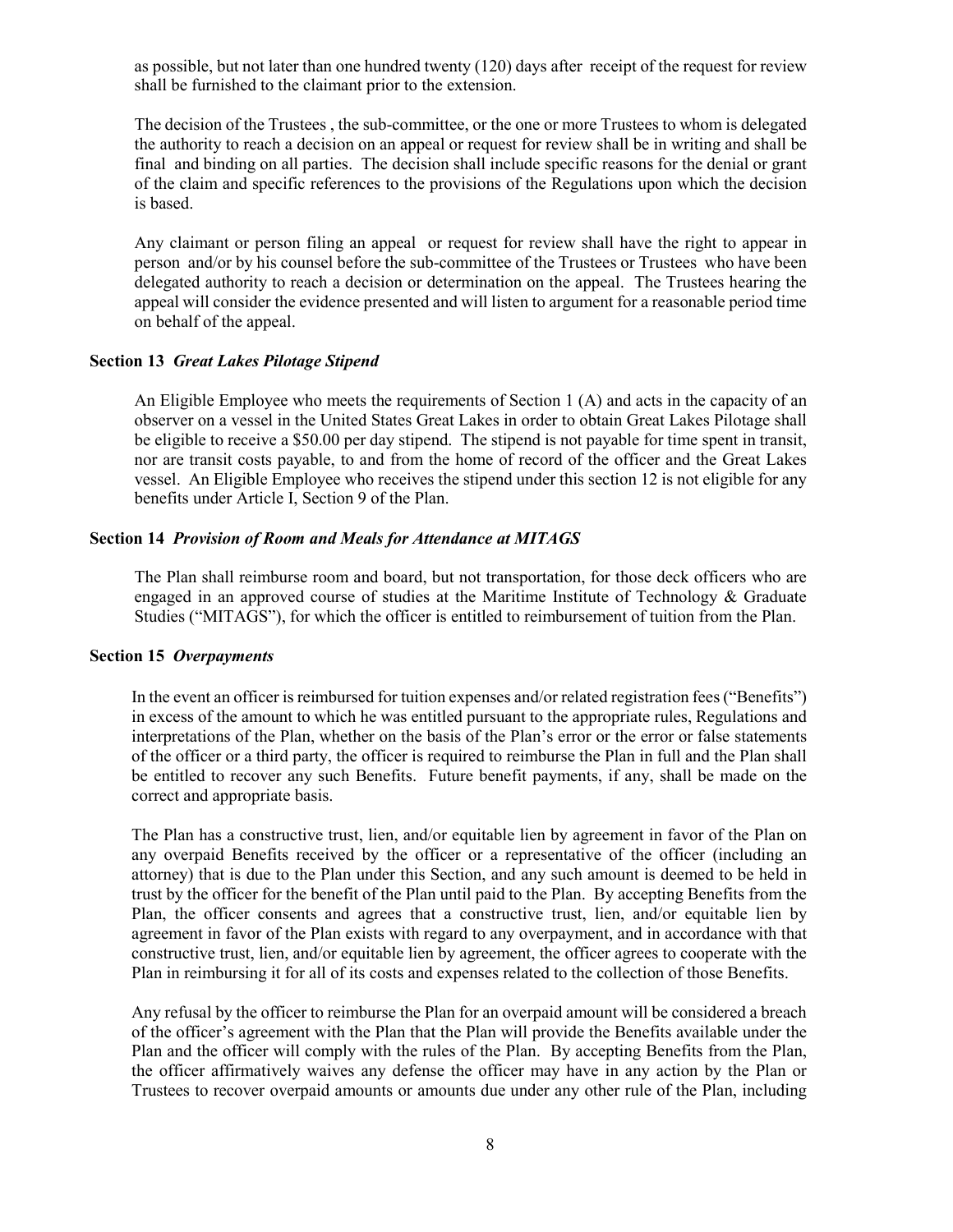but not limited to a statute of limitations defense or a preemption defense, to the extent permissible under applicable law.

If the officer refuses to reimburse the Plan for any overpaid amount, the Plan has the right to recover the full amount owed by any and all methods which include, but are not necessarily limited to, offsetting the amounts paid against any future Benefits otherwise payable to or on behalf of such officer.

The Plan also may recover any overpaid Benefits by pursing legal action against the party to whom the Benefits were paid. In the event it is necessary for the Trustees to file suit against an officer or other party in order to collect any amount owed to the Plan arising out of or related to an overpayment or erroneous payment, such officer or other party shall reimburse the Trustees for all reasonable attorneys' fees and costs of suit, and other professional fees and costs expended in connection with the Trustees' collection of any amounts owed to the Plan or the enforcement of any of the Plan's rights to reimbursement. In the event of legal action, the officer shall also be required to pay interest at the rate determined by the Trustees from time to time from the date the officer becomes obligated to repay the Plan through the date that the Plan is paid the full amount owed. The Plan has the right to file suit against the officer in any state or federal court that has jurisdiction over the Plan's claim.

In the case of a deceased officer, the Plan's rights apply to the decedent's estate and the estate is required to comply with the Plan's rules and procedures to the same extent as an officer.

## **Section 16** *Undeliverable Benefits*

Notwithstanding any provision to the contrary, in the event an officer is due reimbursement for expenses and/or related registration fees under the MEBA Training Plan, and after making a reasonable effort, the Plan is unable to locate the officer to whom the Benefits are payable (or the officer is located but fails or refuses to cash the check), the Benefits shall be forfeited as of the end of the Plan Year that follows the Plan Year in which the Plan authorized payment (or as soon as practicable thereafter). Similarly, if a check is issued to an officer but remains uncashed and, after reasonable effort, the Plan Office is unable to locate the officer to whom the check was issued, the uncashed check of such officer shall be forfeited as of the end of the Plan Year that includes the twelfth month after the date such check was issued.

A record of the undeliverable amount (or uncashed check amount) shall be maintained and if such officer subsequently makes proper claim for such amounts, the amount of such undeliverable benefit or uncashed check shall be restored and shall be distributed to such officer, but without any interest or earnings.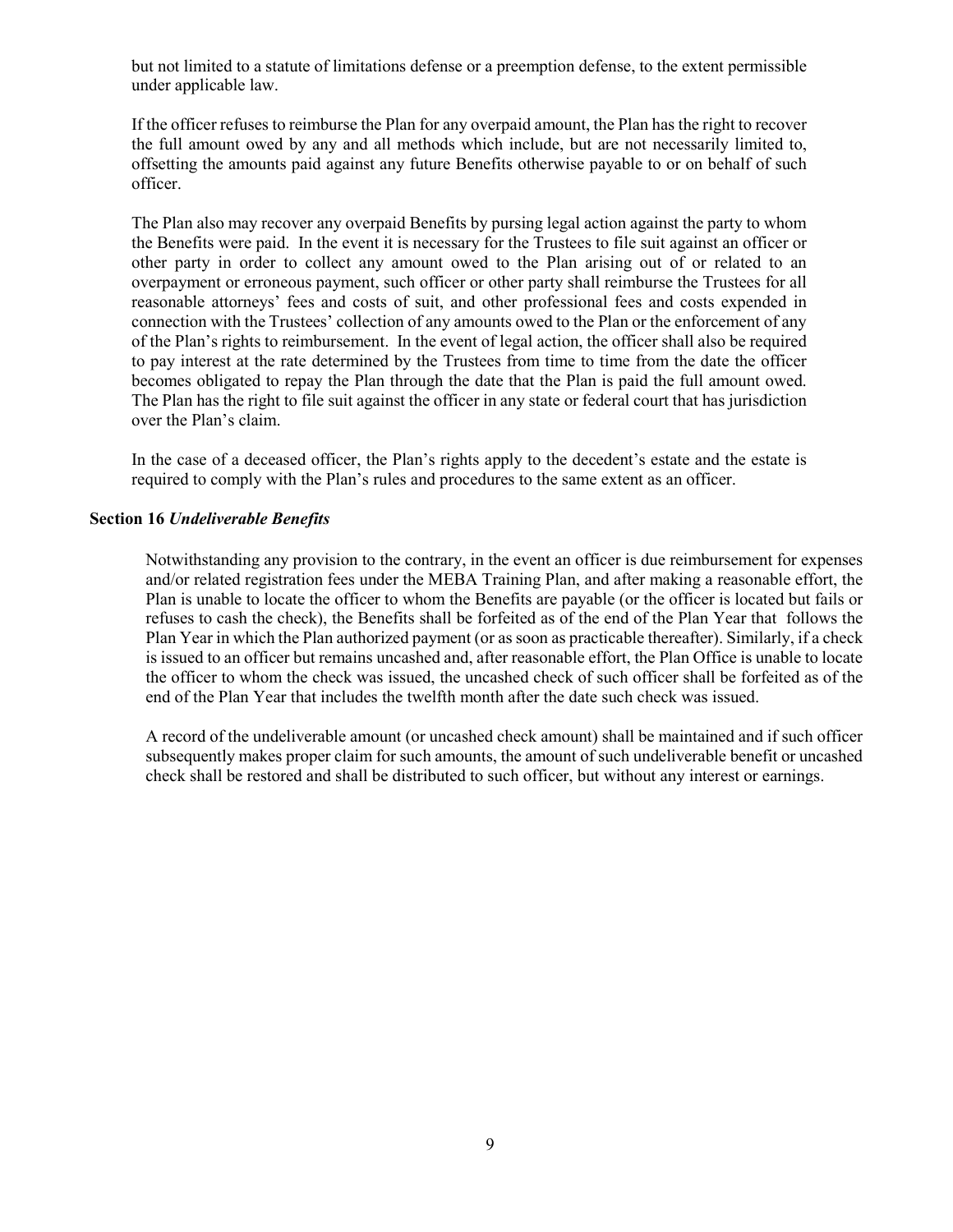# **Article II Training Program**

The Training Program has been instituted to prepare properly trained personnel to qualify for their initial Maritime Engineers' Licenses from the Coast Guard.

# **Section 1**

The training program shall be for a period of 3 years which shall consist of two years of studies at a school to be designated by the MEBA Training Plan and one year of trainee employment as a cadet engineer on District No. 1-MEBA and its designated affiliates contracted vessels pursuant to agreement between MEBA and the owners or operators of such vessels.

In connection with the administration of the MEBA Training Plan, such cadets who are awaiting assignment to a position on a vessel for their one (1) year of sea training may be assigned to a vessel (of any Participating Company which has so agreed in a collective bargaining agreement with the Union) where there is no vacancy in any licensed engineer rating when at the time of assignment there is no vessel available which has a lesser complement of licensed engineers then the required manning to which the cadet as a matter of practical administration could be assigned. A cadet so assigned to a vessel where there is at the time no vacancy for a licensed engineer shall be paid the same compensation as presently provided under the Training program, but the employer shall not be obligated to make any other contribution to the MEBA Plans in connection with any such cadet for a period of his employment on the vessel. The number of applicants to be admitted from time to time as cadets to the MEBA Training Plan shall be subject to the decision of the Trustees of the Plan. The rate of admission as of June 16, 1969 shall not be increased without the consent of a majority of the Employer Trustees.

#### **Section 2**

Upon completion of their full 3-year course of training , trainees shall sit for their examinations for their U.S. Coast Guard Licenses as Marine Engineers and after such trainees have been licensed they are to be available for employment on District No. 1-MEBA and its designated affiliates contracted vessels for a minimum period of 3 years with a minimum employment during that period of 200 days per year. In the event the trainee is drafted into the United States Armed forces or is physically incapacitated from engaging in such employment prior to completing such minimum requirement of employment, then following completion of the draft status or physical incapacity, the trainee shall complete the required minimum amount of employment.

### **Section 3**

In order to ensure the success of the program, accepted trainee applicants who fail to perform their obligation to complete the training course, or after having completed the training course fail to carry out their obligation to make themselves available for employment as Licensed Marine Engineers as noted above, will be liable to the MEBA Training Plan for the full cost of their training.

# **Section 4**

Persons shall be qualified to participate in such training program provided they are between the ages of 17 and 31, are of good moral character, have the citizenship qualifications of a U.S. Coast Guard License as a Marine Engineer, have a high school or its equivalent educational training, and